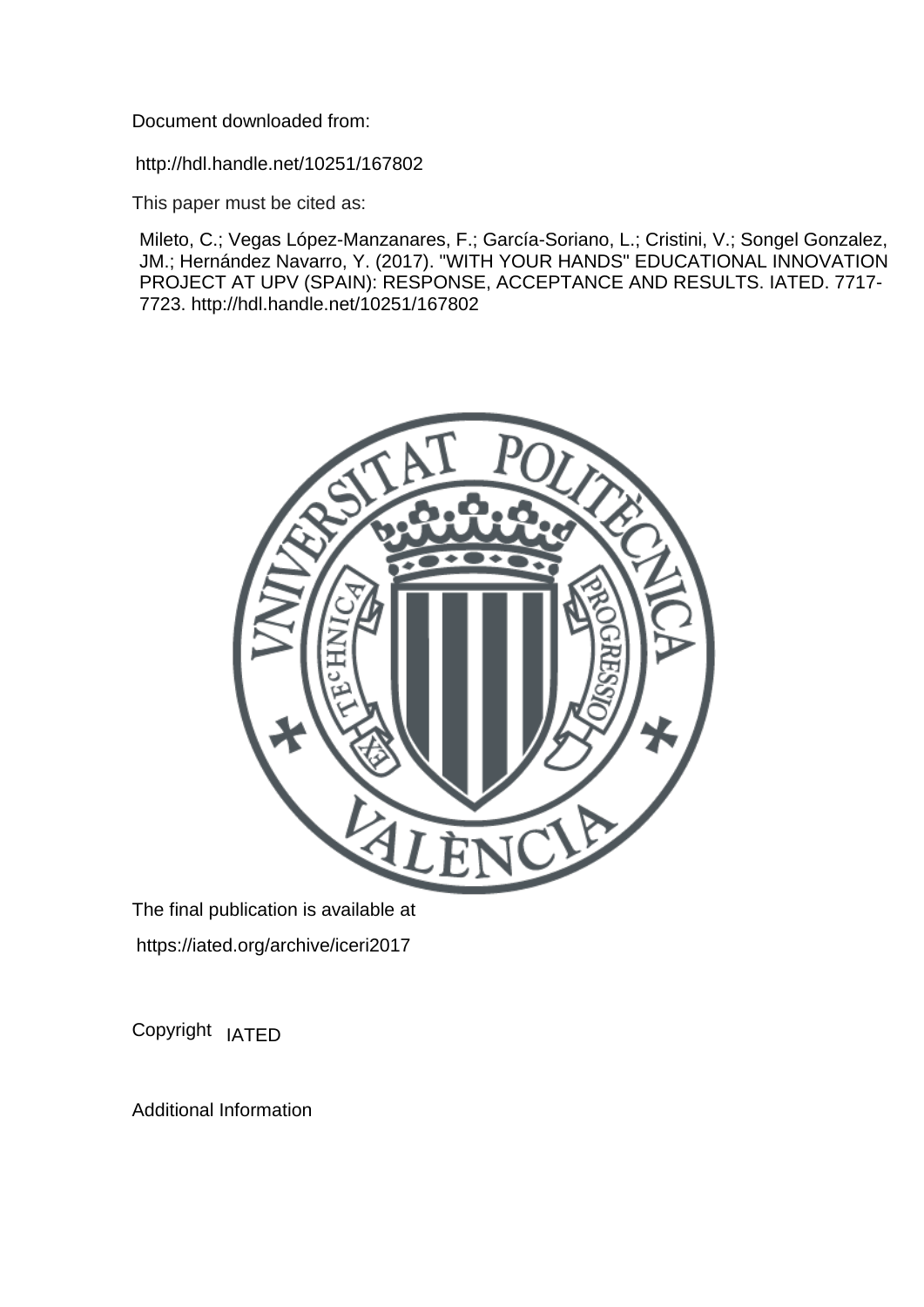# **"WITH YOUR HANDS" EDUCATIONAL INNOVATION PROJECT AT UPV (SPAIN): RESPONSE, ACCEPTANCE AND RESULTS**

### **Camilla Mileto, Fernando Vegas López-Manzanares, Lidia García-Soriano, Valentina Cristini, Juan María Songel, Yolanda Hernández Navarro**

*Universitat Politècnica de València, Spain*

#### **Abstract**

This text presents the results obtained from an experimental educational innovation project implementing new learning methodologies in three subjects from the School of Architecture of the Universitat Politècnica de València (UPV). The main aim of this project is to bring earthen architecture closer to students in a more active and direct manner through practical construction experiences using earth.

These activities were carried out as part of experimental work sessions during which different practical workshops were held. The experiments and active methodologies proposed allow students to closely observe earth and different earthen constructive techniques, while learning about alternative techniques and promoting the valorisation of these constructive systems.

In order to obtain the desired objective feedback on the response, and the immediate and mediumterm development and impact of these activities among students, a survey was drawn up for students taking part (experimental group) as well as for students who were not (control group), and the data set obtained was analysed to establish whether this experience was positive for student learning. This direct feedback from students is crucial in the consolidation of the activity and to ascertain whether it answers the initial objectives set correctly or requires any adjustments, variations or changes.

Keywords: Innovation, feedback, active methodologies.

# **1 INTRODUCTION**

### **1.1 Context of the experience**

This text highlights the response, acceptance and results obtained from an innovative educational improvement, proposed and carried out at UPV in the 2016-2017 academic year as part of the "WITH YOUR HANDS. Earth as a material for the development of creative and constructive skills" Project for educational innovation and improvement (PIME).

This innovative project was carried out in three subjects in the department of Architectural Composition of the Higher Technical School of Architecture of UPV: Architectural Restoration (compulsory fifth-year subject), Composition (compulsory fourth-year subject) and Restoration of non monumental historical architecture (elective subject in the Master's course in Architecture). The main aim of this project was to bring earthen architecture closer to students in practical terms using active learning methodologies. Now that the project has been completed it is essential to evaluate it and ascertain as far as possible whether this innovation has improved teaching.

### **1.2 Justification and motivation**

This project for educational innovation and improvement aims to experiment with the introduction into these three subjects of earth as a construction material. This has been implemented in all subjects through a series of activities for the students taking part, both joint and individual (specific activities for each subject). The activities proposed follow a "learning by doing" methodology (Rama et al. 1998) through which students learn about the material by working and experimenting with it directly. The project arose from the premise that earthen architecture is currently an appealing line of work in the construction of new contemporary architecture, as earth is a sustainable material which provides energy savings throughout the constructive process, thanks to its salubriousness and cultural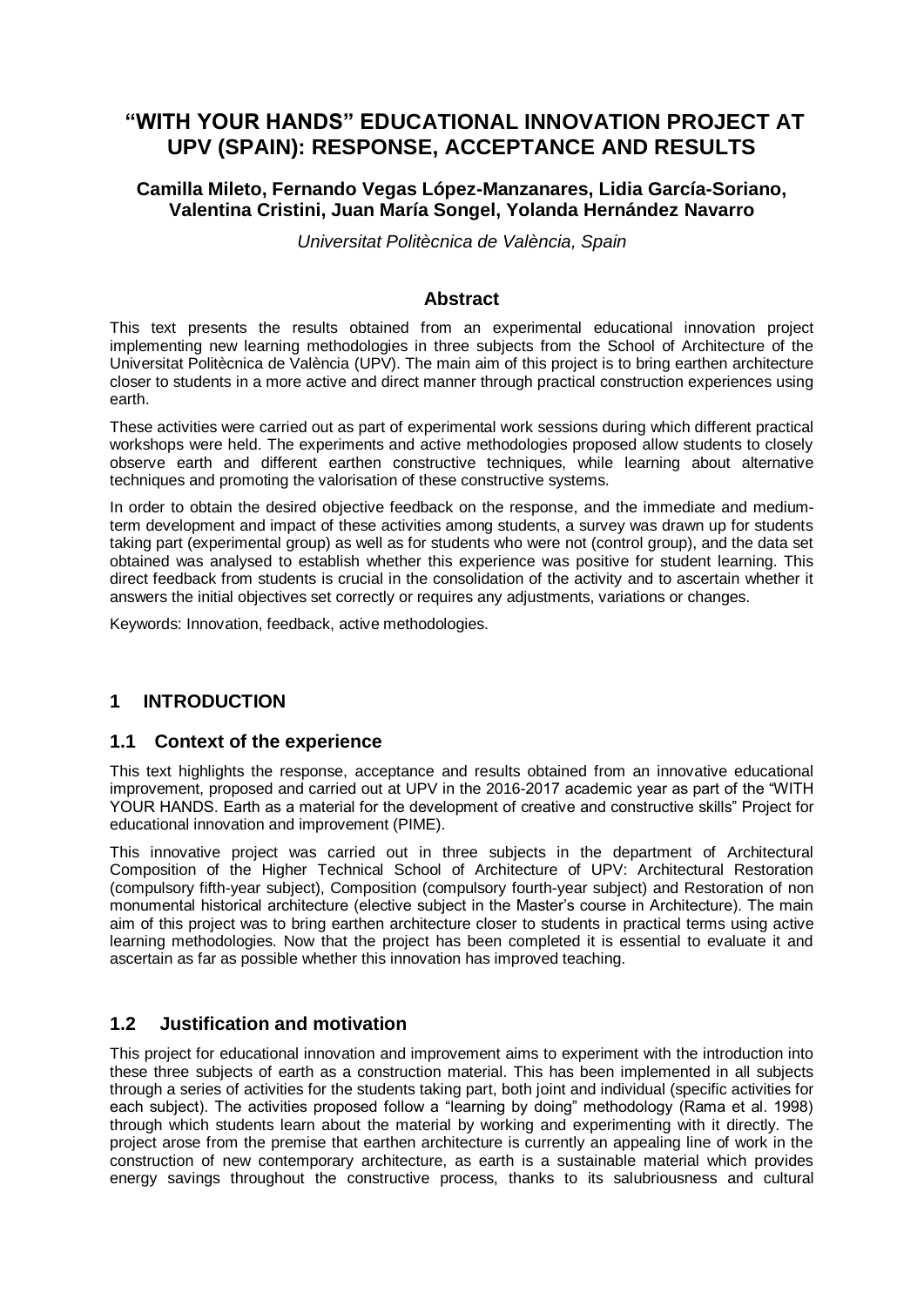relationship with the places we inhabit [1]. However, architecture schools rarely work with this material - often practically unknown to students - and in general the training of recently qualified architects displays major shortcomings in this field.

Thus, the aim of this innovation project is to ensure that the students involved gain a more in-depth knowledge of traditional earthen architecture, understanding its importance as local heritage, as well as the potential of earth in the design of a new more sustainable architecture. The main objective is therefore to learn about earth as a construction material and to apply its endless creative possibilities [2].

# **2 METHODOLOGY**

A specific one-day activity common to all three subjects involved was carried out so that students could work jointly in order to meet the general objectives of the project.

Although not all students from the different subjects took part in this experimental activity, at the start of the year an experimental group of volunteers (approximately 90 students) agreed to participate. The one-day activity took place in the UPV campus, on the 8H site used by the research team for educational activities.

During this particular activity the students took part in four workshops on knowledge of earth as a material and different earthen constructive techniques (construction with rammed earth, adobe and earth renderings). For the purposes of organising the activity and ensuring the success of the workshops the students were divided into four groups which worked in rotation until all four proposed workshops had been completed.



*Figure 1. Images of the activities carried out during the one-day session.*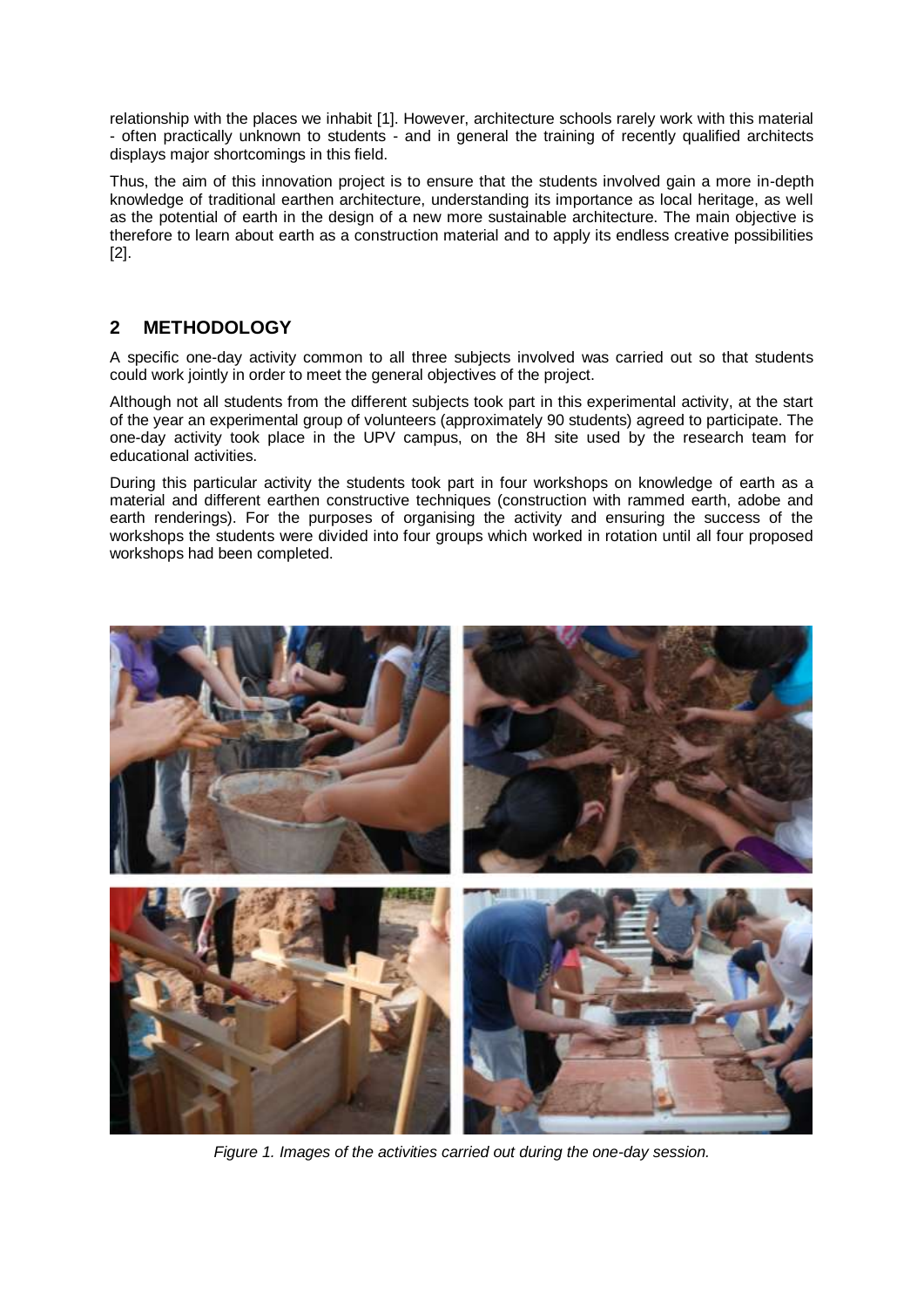Subsequently, the specific learning acquired during this session was transferred to the subject curriculum and incorporated to the practical exercises carried out in individual activities. Students were invited to take part in this experimental activity and volunteers chose a case study for the practical work on earthen architecture.

# **3 RESULTS**

Once prepared and completed, the phases of the teaching innovation activities of the project had to be assessed. The assessment of the project results (positive and/or improvable) was analysed through surveys of students, distributed among participating as well as non-participating volunteers.

Surveys were also carried out among teachers taking part in the project in order to ascertain the general level of satisfaction and motivation reached and to assess the project methodology with a view to possibly implementing or adapting it to all students of these subjects or others from the Higher Technical School of Architecture (e.g. Department of Architectural Constructions).

Several actions were used to promote the results of the project for educational innovation and improvement and students displayed the final work in an exhibition. As part of the project students from the experimental group prepared a presentation of the work for their classmates, explaining their experiences throughout.

### **3.1 Development of the survey**

The surveys were drawn up and filled in using Google Forms given its ease of use and management of data obtained. In addition, the generation of virtual surveys greatly facilitated the collection of the necessary feedback from students, and in total 153 responses were obtained (72 responses from students taking part in the project and 81 from students who did not take part).

As this closed response survey focused on two main points it was divided into two blocks of questions. The first related to the individual personal experiences of students in the workshop (experience obtained if taking part or reasons for choosing not to take part), while the second focused on matters relating to earthen architecture in order to compare the results in this field and the actual improvement potentially brought about by this type of direct immersion in the study of earth as a material both for participants and non-participants in the workshops.

Therefore, the following questions were asked:

Did you take part in the experimental earthen workshop?

Questions for participating students (experimental group):

- Do you believe the workshop improved your knowledge of earthen architecture?
- Do you believe your experience in the workshop has helped improve your practical work?
- In your opinion, to what extent has the workshop improved the relationships between members of the workgroup?
- Do you consider this activity to have been useful to the subject in general?

Questions for non-participating students (control group):

- Would you have liked to take part in the workshop?
- Why did you choose not to take part?
- Do you think these initiatives could be of use in the learning process?

Questions about earthen architecture for all students:

- In order to make adobe the earth has to be…
- In order to build a rammed-earth wall the earth has to be...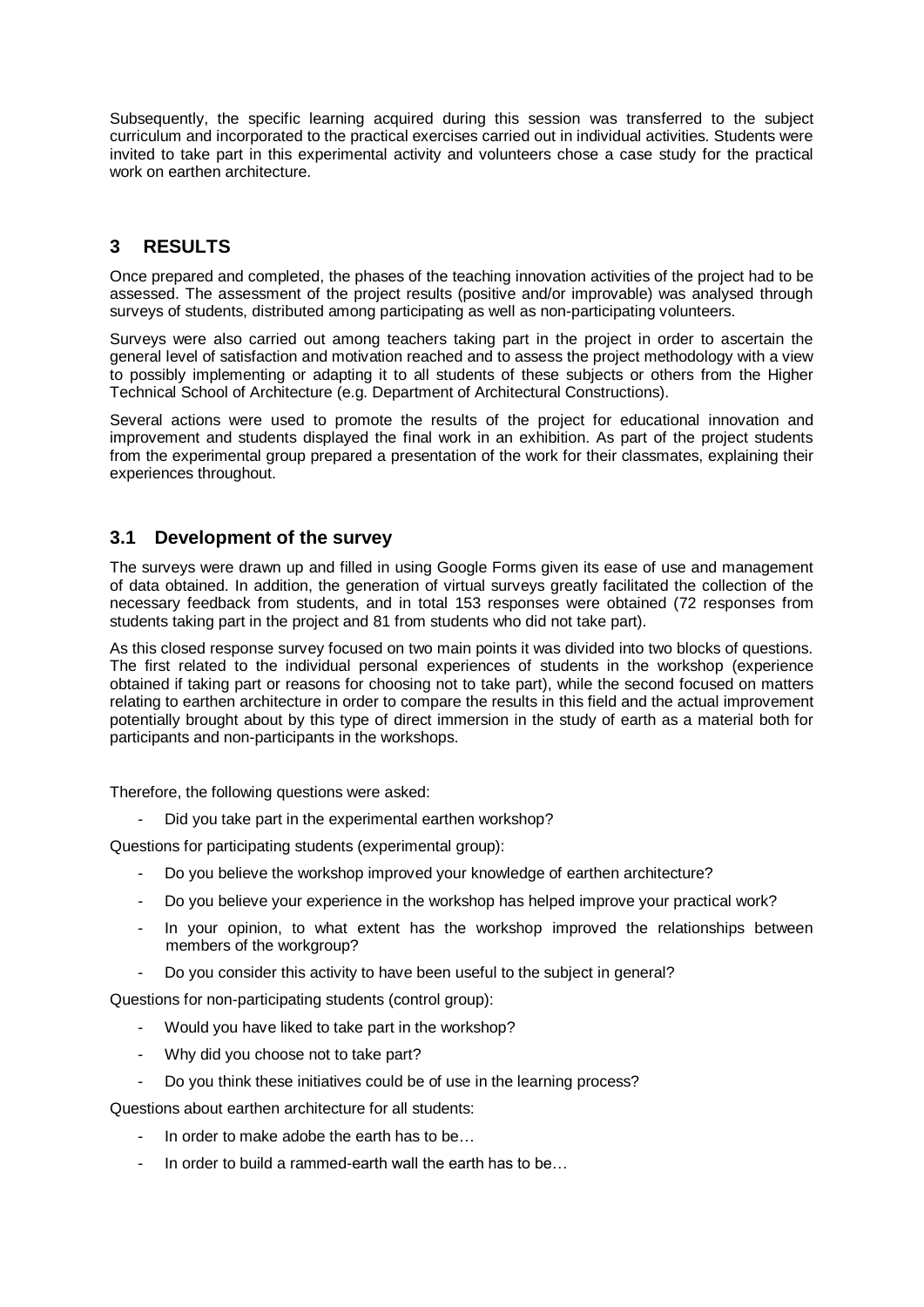- In order to execute earth rendering, what elements can be added to improve its resistance?
- What particles act to bond earth?

### **3.2 Methodology and techniques used to treat and analyse data**

On completion of the experiment a survey was drawn up and filled in by 153 students from the experimental and control groups (82 from the experimental group and 71 from the control group).

Given that this type of sample is not probabilistic (as students participated voluntarily and were not selected at random), this sample is seen as a sample of convenience, and the sample error has been calculated considering the greatest variability possible ( $p=0.5$  and  $q=0.5$ ). Considering the first type  $\alpha$ = 5 % and a level of trust of 95% the result obtained is z=1.96.

Therefore, with the sample error formula =  $\sqrt{(p \cdot q \cdot z^2/n \cdot N \cdot n / N \cdot 1)}$ 

where N is the total number of students of the subject who have taken part in the experiment  $= 293$ and n the number of students who answered  $= 153$ ,

the sample error obtained was 5.48% which can be considered acceptable.



*Figure 2. List of students who took part in the survey*

In terms of responses, the sample error for the experimental group was 5.37%, while that for the control group was 8.37% (as proportionally fewer students from this group completed the survey).

#### **3.3 Acceptance of the experience**

The first block of the survey focused on ascertaining the acceptance of the innovation among both the experimental group and the control group.

#### *3.3.1 Acceptance of the experience of participating students*

Most of the participants in the experimental workshops (65.3%) believe that the experience improved their knowledge of earthen architecture, while 31.9% felt that their knowledge was greatly improved.

In addition 48.6% consider the workshop to have been extremely helpful for practical work and most of the students in the group (98.6%) believe that this activity is useful for the subject.

Given the above it can be stated that the students taking part in the experiment were satisfied.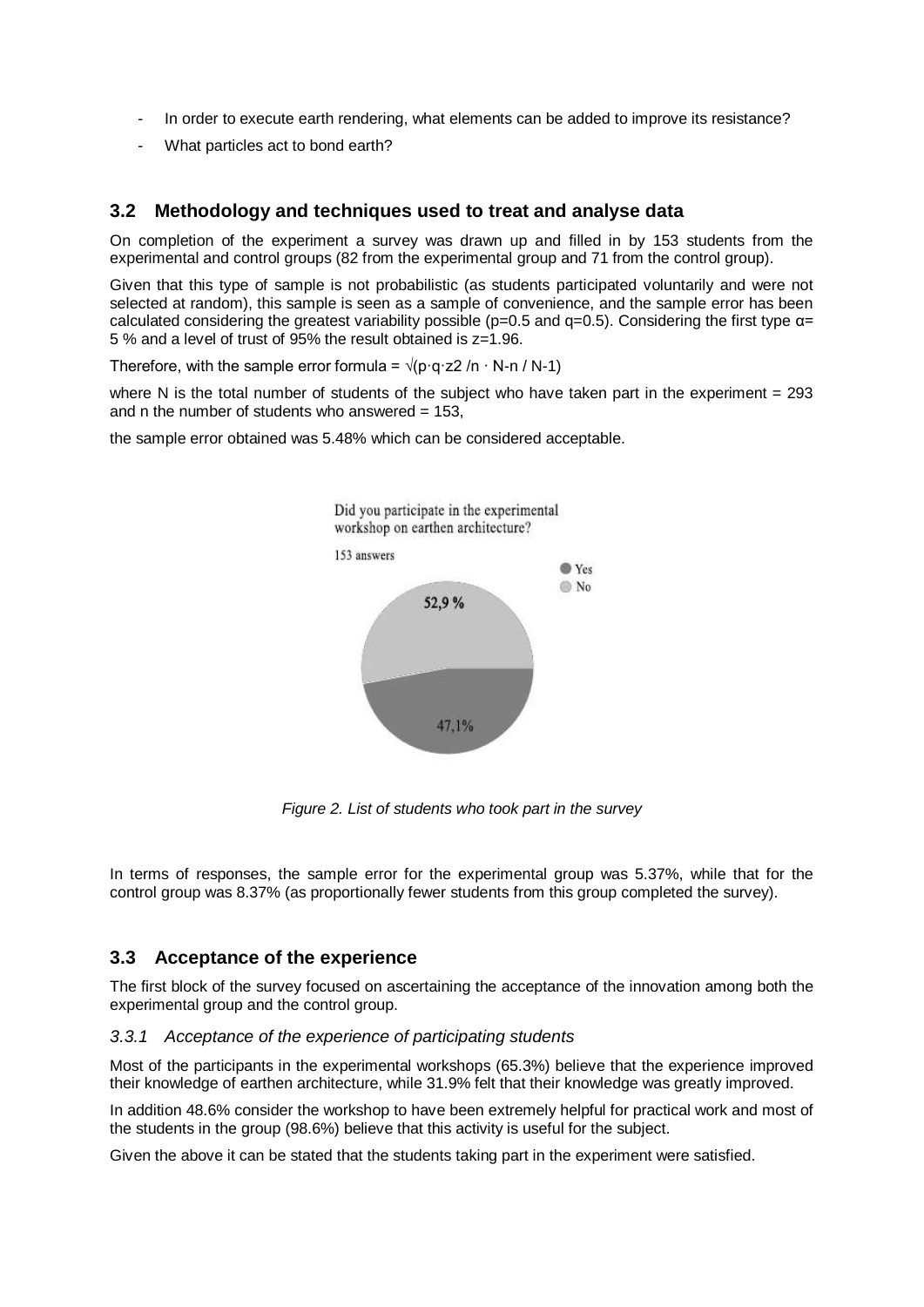Do you believe the workshop improved your knowledge of earthen architecture?

72 answers



In your opinion, to what extent has the workshop improved the relationships between members of the workgroup? 72 answers



Do you believe your experience in the workshop has helped improve your practical work? 72 answers



Do you consider this activity to have been useful to the subject in general? 72 answers



*Figure 3. Responses from the experimental group*

#### *3.3.2 Acceptance of the experience among non-participating students*

In contrast, it was vital to ascertain the opinion of students who did not take part in the innovation. Most of the students who did not take part in the workshop (92.6%) answered that they would have liked to and that they consider this initiative to be interesting and useful for learning. However, there were two main reasons why they chose not to take part: lack of time (45.7%) and the limited number of places available despite their interest (49.4%).



*Figure 4. Responses of the control group*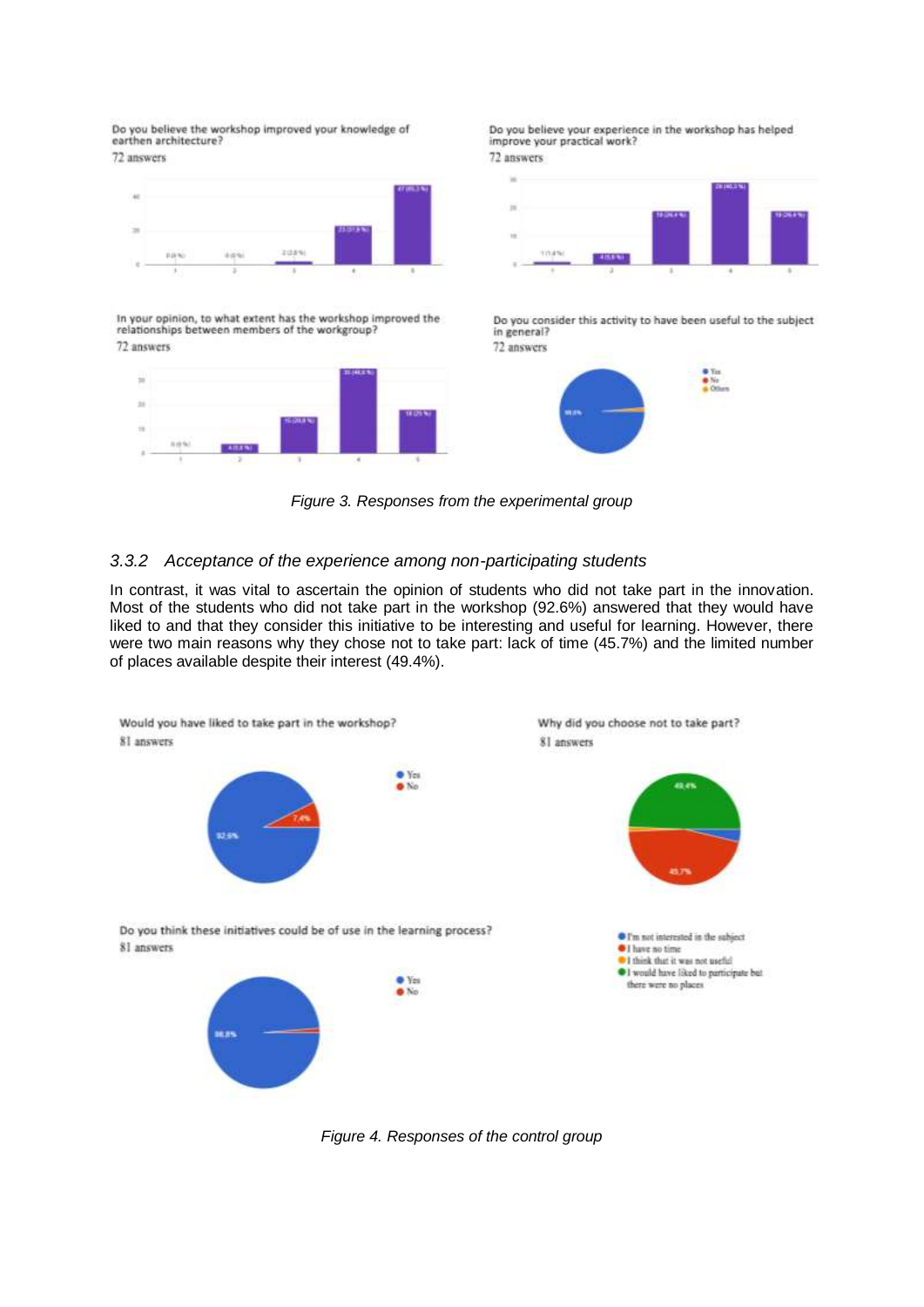# **3.4 Results of the improvement in the teaching-learning process**

The second part of the survey focused on specific knowledge of earthen architecture, with four simple questions on the topic.

A series of specific conclusions was reached from the responses to these questions.

The four questions were answered correctly by approximately 65% of students. However, it is important to view these results in terms of participation or non-participation in the workshop.



*Figure 5. Comparison of responses of both groups in the second block of questions*

Therefore, from the analysis of responses to these questions in each group it can be concluded that 40%-50% of the students who did not take part in the workshop answered correctly, but these percentages increase noticeably to 75-80% for correct responses from participating students. Hence a clear improvement is seen in the percentage of correct answers and in the knowledge of contents (the difference is less pronounced in question 3).